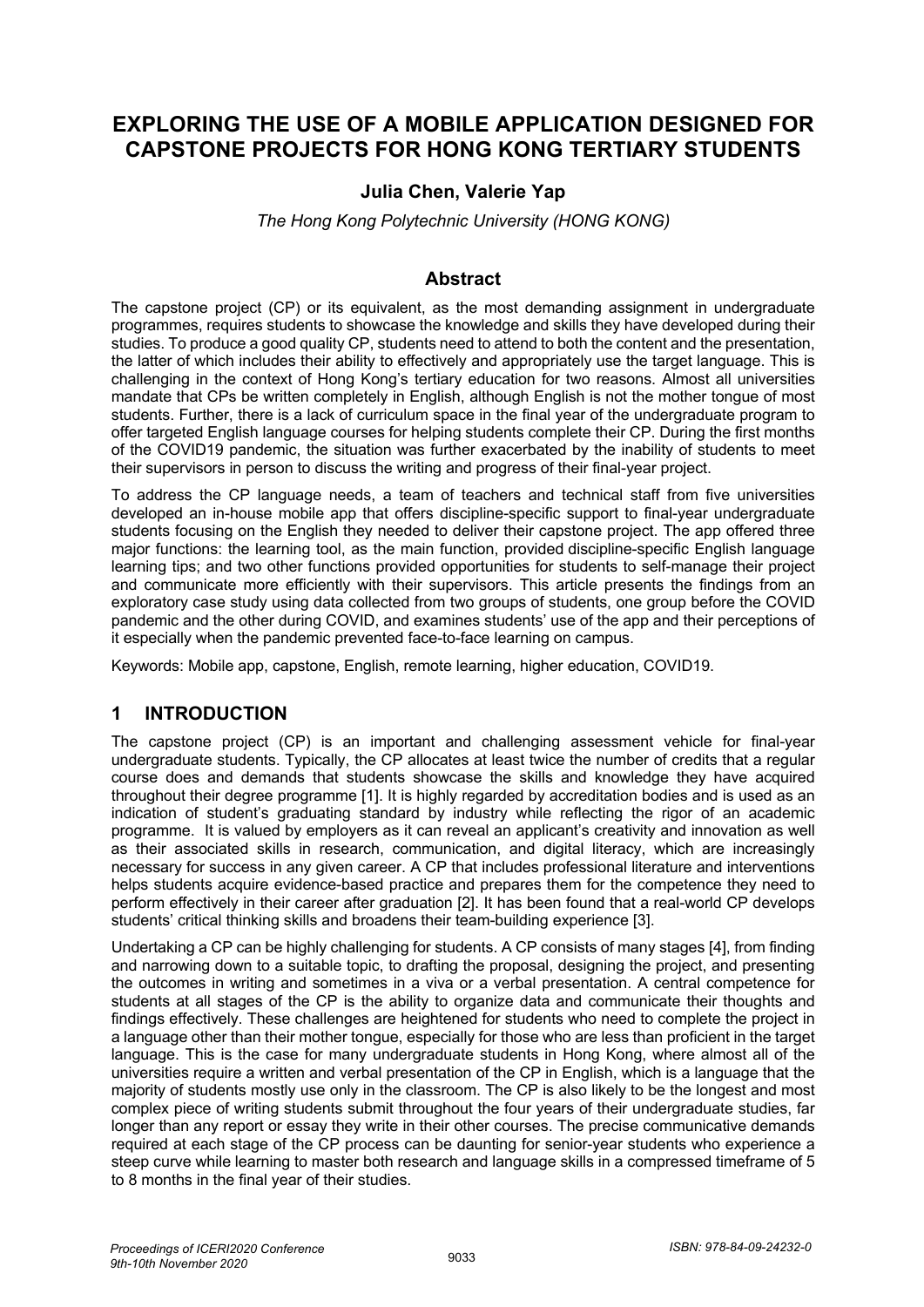The fact that there is usually no English language course in the final year further challenges students [5]. In view of this, a project team that consisted of English language teachers, CP supervisors and technical staff from five universities developed a mobile app to assist CP students, supported by a learning and teaching grant from the government's University Grants Committee. The project team determined that for the digital generation who are fixated on their smartphones, a mobile app would be the most effective way to reach out to students to provide real-time English language support that they would be able to draw on anytime and anywhere in their final year of study. The bite-size and microlearning approach of mobile learning tends to be best aligned with the self-paced and independent work mode associated with CPs.

U-learning (ubiquitous learning) and m-learning (mobile learning) have been heralded as the modes of learning for digital natives. Studies report positive uptake of flexible, personalized and self-regulated learning by students [6], [7] and enhanced learner satisfaction and enrichment of existing learning and interaction activities [8]. In particular, "context-aware ubiquitous language learning (CAULL)" has been shown to be effective for both high and low achievers and can enhance learners' self-efficacy [9]. Research has further indicated that adjusting app content to suit students' needs [10] [11], and providing timely feedback via instant messaging can contribute to positive learning outcomes and facilitate mobile learning communities [12]. As for language learning, apps that are specifically designed for the learning of English help students with vocabulary retention [13], participation and interactivity [14], and increased level of confidence [15]. Collaboration in task-based m-learning promotes social constructivism, aids foreign language acquisition in situated contexts, and promotes both learning and affective gains [16]. These benefits continue even in remote learning situations in which students make use of mobile apps to increase their exposure to the target language and add enjoyment and variety to their learning [17]. This has been especially important during the worldwide COVID pandemic, which has forced students around the world into a distance-learning mode.

The five-university project team followed the principles discussed in the literature and designed an app with the primary aim of enhancing students' English communicative competence needed to complete their CP. The app offered support via English learning materials that were discipline-focused, rather than the typical generic academic English support, which, for the CP is generally considered inadequate [18]. In this way, after logging onto the app, engineering students of one university saw engineeringrelated CP structure, writing samples, and the proper referencing format; likewise, business students were shown materials related to the business discipline and their CP requirements. The learning modules covered the different stages of a CP from the proposal to the various sections/chapters of a CP, including the abstract, introduction, literature review, methodology, findings, discussions, conclusion, and references.

At the initial stage of app development, the project team surveyed students and supervisors, and realised that besides language-learning support, users would want the app to contain functions that could help students manage their CP processes and facilitate student-supervisor communication. In light of this understanding, a scheduler was added to the app to allow the university, the supervisor and the student to insert to-do lists and deadlines. A text-chat function had also been gradually developed over previous years, at first enabling chat between only one student and one supervisor; then it was expanded for chat between multiple students and supervisors. This article describes two pilot studies of the app by two groups of students in the lead university on the project team: the first group before COVID when students experienced a normal academic year on campus and the second during COVID when students adopted remote learning.

# **2 METHODOLOGY**

The present study involved 12 final-year engineering and business students from The Hong Kong Polytechnic University (PolyU), the lead institution in the 5-university project. These students were required to complete a CP in the final year of their undergraduate programme. The CP has three major writing assignments that students need to submit throughout that year, namely, a proposal, an interim report and a final report. Final-year students were recruited through supervisors and departmental emails calling for student volunteers. Students were given a consent form and a briefing on the objectives of the study.

The data reported in this paper were collected via semi-structured interviews. This method was chosen because this type of interview has a clear agenda, and is flexible enough to provide space for interviewees to express themselves with minimum control [19] and allows the interviewer to collect new data and explore other topics of interest with the interviewees [20]. In our interviews, guiding questions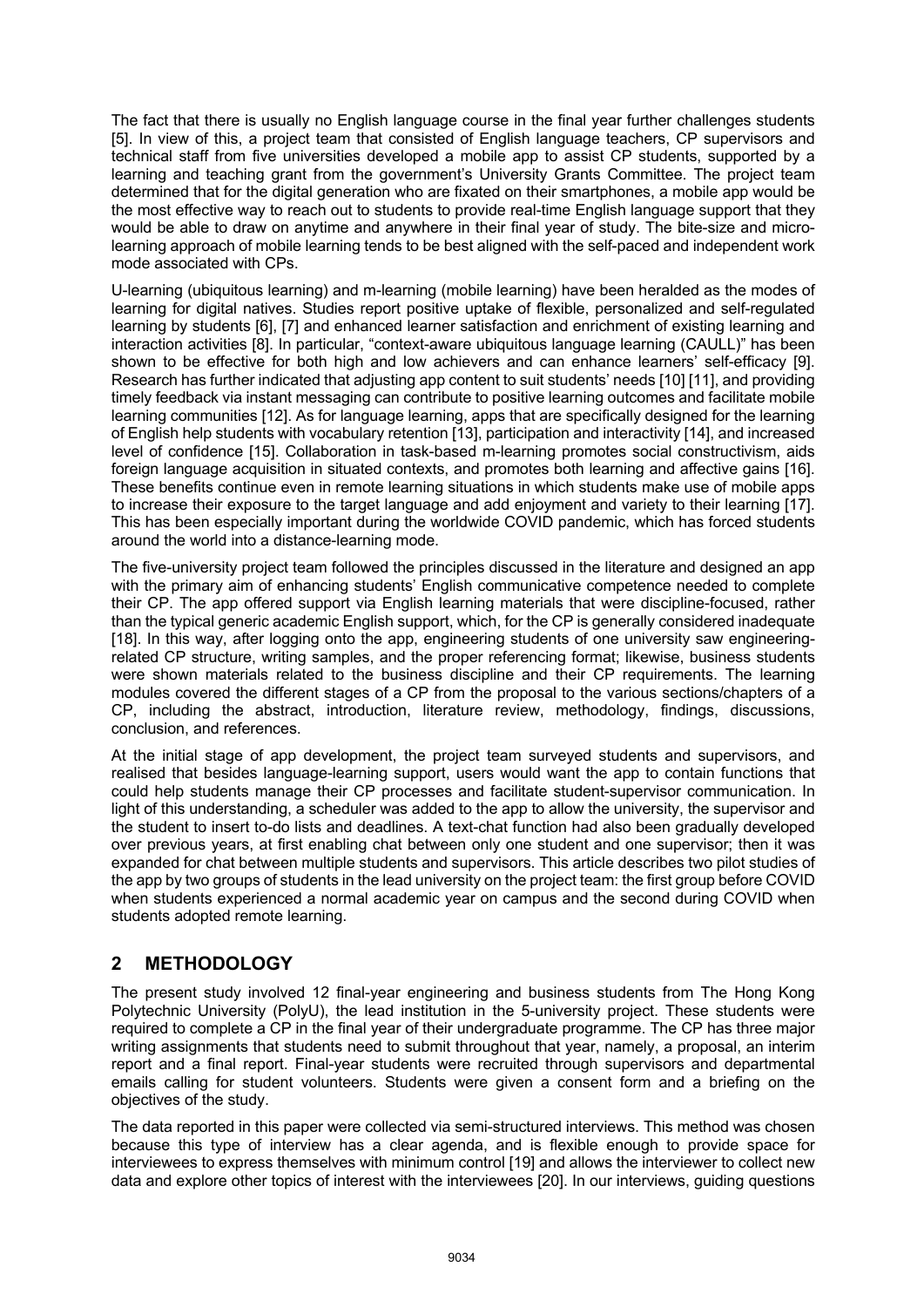were formulated and targeted the user experience and feedback on the app functions and features. Students were asked questions covering the three main features of the app, namely the learning modules, the chat function, and the to-do list. They were also prompted for any suggestions they might have for app improvement. The main interview questions were supplemented with items regarding their capstone project experience, such as areas of concern, challenges and difficulties when writing and presenting their CP, and their relationship with their supervisors.

Among the twelve students, six wrote their CP in the academic year 2018-19 before COVID19 when they undertook their studies in a normal learning mode. For this group, called Group 1, interviews were conducted face-to-face. The second group of students took their courses remotely during campus lockdown due to COVID19. Some students in this group were interviewed in semester 2 of the 2019-20 academic year and some in semester 1 of the 2020-21 academic year. Due to the coronavirus, interviews for students in Group 2 were conducted online via Zoom. Student participation was voluntary. Interviews for both groups were conducted in English and averaged under 45 minutes. The interviews were recorded and transcribed.

# **3 RESULTS**

## **3.1 Student interviews**

Interview responses revealed the user experience and app usage of the two groups of students. The first section briefly describes how students felt about their use of the app, while the next two sections report how students engaged with the app's functions and how they could be improved. The last section provides additional insights on the impact of remote learning on the CP learning process. The major findings are summarised below; commonalities and differences between the two groups are highlighted.

### *3.1.1 Ease of use*

Most of the respondents were satisfied with the app's ease of use. Students reported that they "put time on their phones" and have their phones on them "all the time". They saw the mobile app as a suitable channel for bite-size learning because checking the app only took a few minutes of their time and gave them what they needed in the shortest time possible. They could scan through the app and its materials and choose what they needed. One business student said it was "easier to look at the app than use Blackboard", the university's LMS, while an engineering student commented that the app was "quite useful because you just need to check it on your mobile phone and see some materials that relate to your projects. [And] you can get it more quickly rather than you surfing the Internet because they have different formats". These findings are consistent with previous studies that highlight users as digital natives who learn in "short bursts" [21] and view mobile phones as ideal platforms for "individualized formal and informal learning" [22].

### *3.1.2 Use of learning materials*

Among the functions in the app, students in both groups often used the learning materials, which were a key feature of the app. They rated the app as either useful or very useful when writing their reports for several reasons. First, the app supplements other inputs about CP writing. The interviewees had all attended a CP seminar organised by their departments, whether it was a one-off class or a semesterlong, but they felt that they had been overrun with information that focused on general guidelines and technicalities, such as explaining the project assessment, strategies to prevent plagiarism, and how to submit their CP through Turnitin. However, as one student remarked, such information is generic, and departments do "not provide enough material". In the students' view, our app complemented seminars and information from their departments by providing them with "lots of examples and a different structure" on how to write a CP report.

Second, the learning materials provided enough guidance to lead students in the right direction. Interviewees noted that they had some vague ideas on what they would want to do for their CP but had a difficult time putting their thoughts in writing, especially at the start of the process. The engineering students in both groups found the CP a daunting task. They were aware that the CP requires writing that demonstrates not only their technical knowledge but also the ability to present their work coherently and clearly. One business student in Group 2 was especially thankful for the app and pointed out that "unlike many other writing guidelines, it is concise and organized in bullet points so that students can learn the necessary knowledge in short time".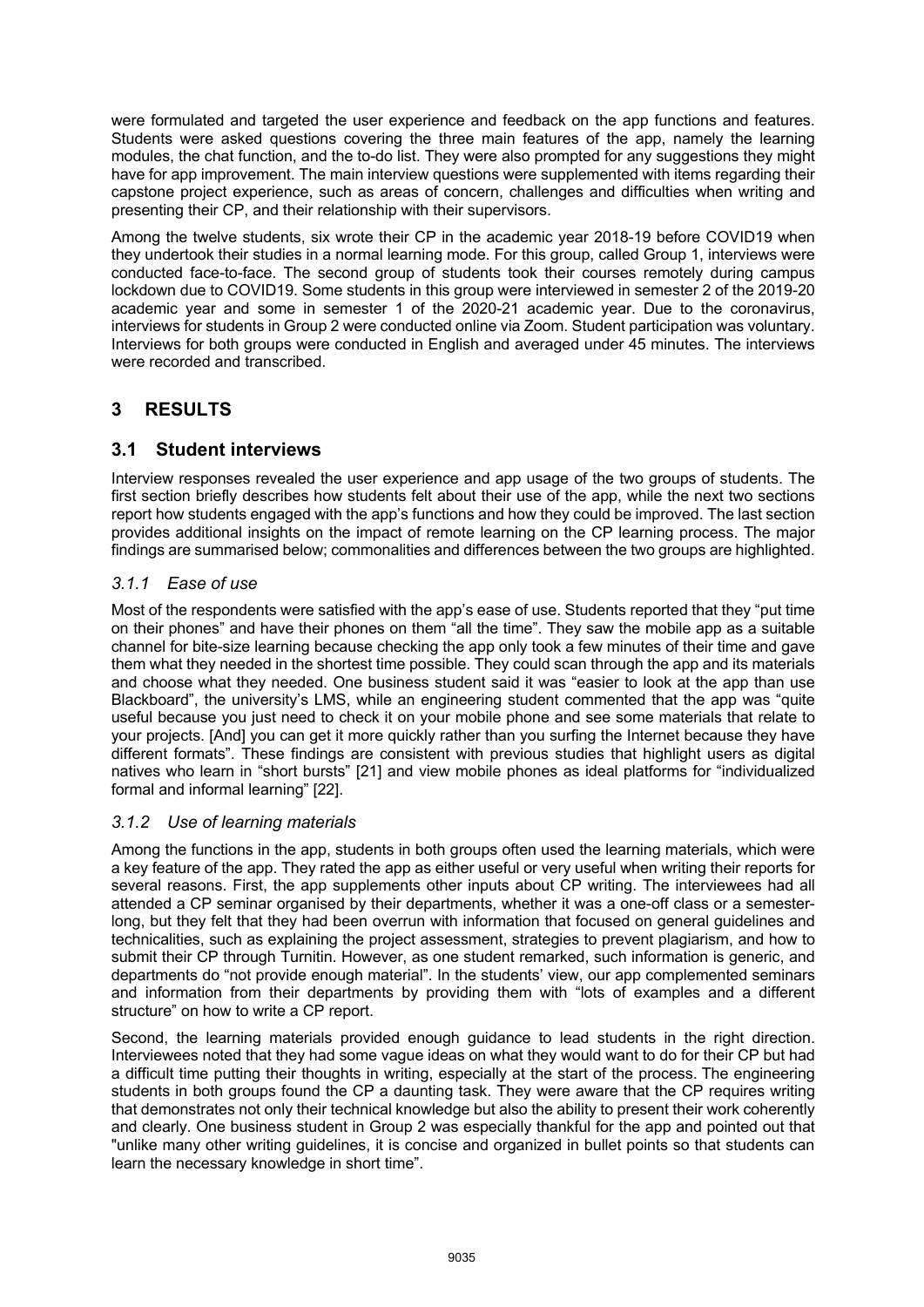Another positive remark from several students was that the app enhanced their English language learning. Previous studies have shown that non-native English speakers face difficulties in writing academic papers [23] [24]. In a similar vein, some respondents mentioned that their English was "not good" and saw this as a concern when writing their reports. One engineering student claimed that he often used simple sentence structures but realised that such simplicity did not meet the expectations of a CP which he believed should be written more academically. One business student also discussed the difficulties had in understanding the jargon and technical terms in journal articles, and the need to spend a lot of time reading these papers. Others who were more confident in their English ability stated that although the app contained some of the language points that they had previously learned, they still felt that reading the grammar tips on the app served as a useful reminder for them when they actually had to start writing their CP.

Overall, the feedback on the learning function of the app was generally positive. Students found the learning materials helpful, but they also saw room for improvement in the materials. Both groups of students asked for more samples of previous students' CPs and more diverse topics in the examples because not all of them worked on the same area of study even though they were from the same department or programme. They claimed that having more samples would give them ideas on how they could organize and structure their own writing. Group 1 students requested additional modules, such as ones on oral presentations, which they found challenging because they did not know what data and how much of it they should present in the limited time, nor did they know how to answer challenging questions during the Q&A session. After receiving this feedback, an oral presentation module was added for the 2019-20 academic year, and the Group 2 students stated that the oral presentation module helped them prepare better for their presentations and demonstrations. One business student in this group said that he liked the instructions on how to cite PowerPoint-slide sources and applied the new-found knowledge in practice by verbally referring to sources at an oral presentation, which was something he "didn't know very clearly before".

#### *3.1.3 Feedback on the supplementary management and communication tools*

The management and communication tools were secondary features of the app, and for these aspects we found slightly differing views between the groups. For Group 1, the chat function was not functioning properly and students encountered technical difficulties. Originally, the app was developed as a one-toone chat between supervisors and students only because the project team had assumed that students were working individually on their CP. However, through our interviews with Group 1 business students, we learned that some departments told students to work on the CP in groups. This feedback triggered us to expand the features of the chat to allow multiple 'chatters' that not only encouraged more students to use the app but also increased student motivation to use the app. In sum, Group 1 students were generally favorable towards the chat function and believed that it was a potential tool for collaboration and interaction.

The second group that did their CP during COVID were able to use the chat function. Group 2 engineering students worked individually on their CP and occasionally used the single-chat function to exchange messages with their supervisors. When they had a problem or a question, they found the chat function useful for sending short text messages to their supervisors and later would switch to email when it was necessary to share some documents or other materials. One engineering student still preferred email partly because he found typing emails easier. The limitations of the chat function also made it challenging for him to write a long message to elaborate his point or explain his issues, particularly when he got "stuck".

Since the business students in Group 2 were in the relatively early stages of their CP, they used the chat function much less than their engineering counterparts. They felt that at this early stage, communication via email was more appropriate and formal. They associated chat messaging with a more casual channel for short, quick, and informal text-conversations, and they did not yet feel comfortable enough with their new supervisors to send this kind of text. Two students did try exchanging messages with their supervisor through the app; however, no reply was received. As for the group chat, only one student tried it with his group mates, while the other two were unable to use the group chat because they had no one to exchange messages with. They mentioned that when they wanted to have intra-group communication, not everyone in their group immediately thought of the app and its chat function. Instead, they thought of other existing instant messaging applications, e.g., WhatsApp, that they already had the habit of using.

Group 1 students viewed the to-do function on the app as a reminder tool. It was used to check and review deadlines, and in a few cases, students interactively created personal to-do items and marked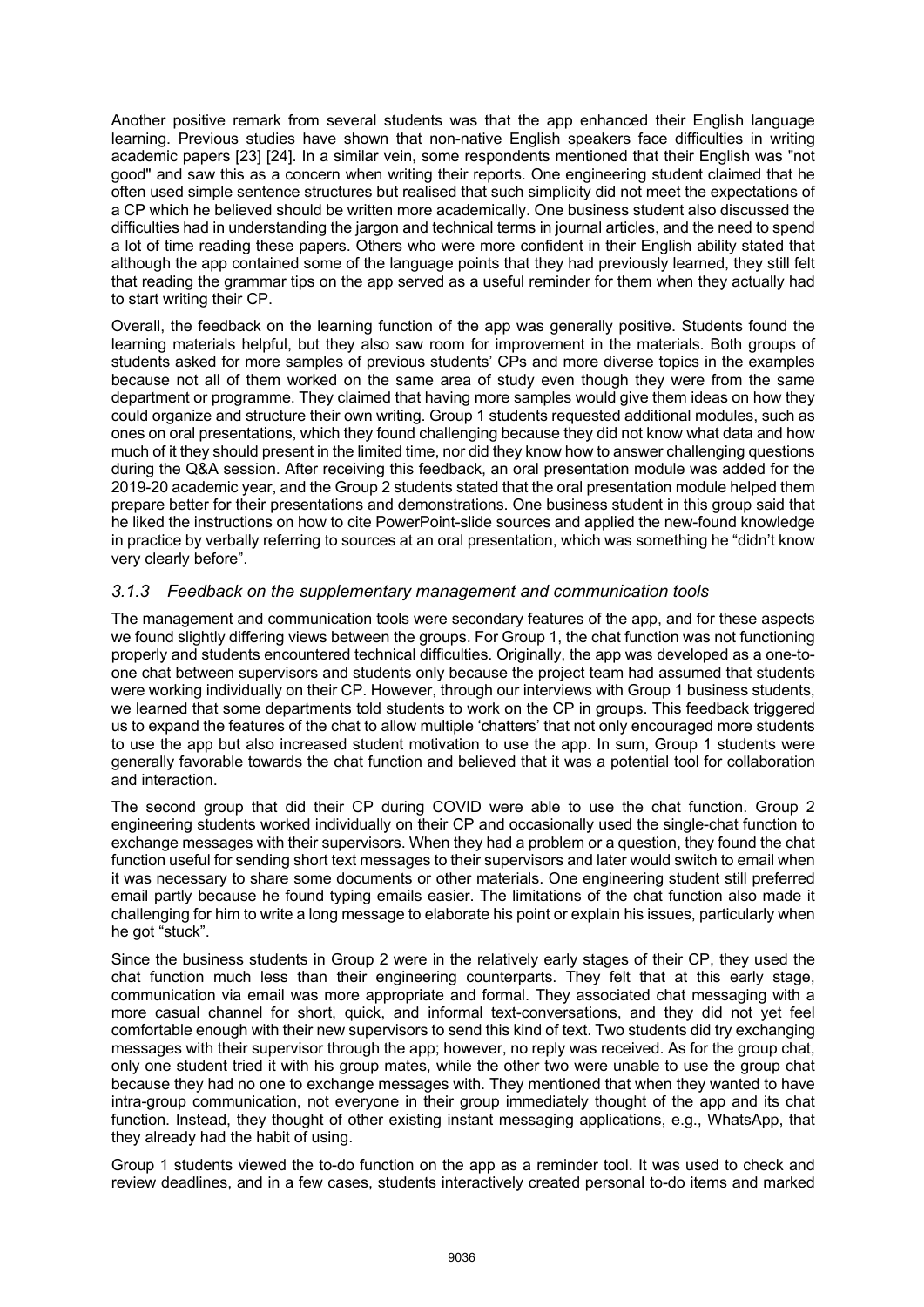completed tasks by clicking on the check button. As one business student remarked, "this app can keep remind me and my teammates to finish the work before deadline". Group 2 students liked the design of the to-do function with its quick view of the scheduler, which helped them "visualise the coming deadlines". Although students saw the to-do feature as helpful, many in Group 2 were used to managing their deadlines with their own schedule planners or their phone's calendar. One flaw that an engineering student found with the to-do list was that the department and the supervisor had not revised the dates on the scheduler to reflect the changes caused by the pandemic. He remarked, "I rather do the schedule myself".

In general, students were glad to see the to-do feature on the app, which helped them with managing the CP process; however, some wanted improvements and additional functions in the to-do list to enhance their user experience. For example, Group 1 students wanted to be notified of deadlines so that they would not miss any. Since receiving this feedback from Group 1, the project team improved the function, and Group 2 students were able to receive notifications of deadlines, which they welcomed. Another comment from both groups of students was that the to-do function could be made more interactive by allowing it to be synced to either their main calendars, or in the case of the business students, be shared with group mates within the app. As the business students claimed, a shared calendar that can be viewed by everyone in the same CP group would make it "easier to arrange things" and would be "more helpful". At the time of writing, the technical staff on the project team are looking into the possibility of adding this calendar-sharing function.

#### *3.1.4 Remote learning amidst the pandemic*

COVID has upended learning in Hong Kong institutions. Interview responses revealed that the students used various methods to cope with remote learning. Some found online learning boring, while others chose to skip the live classes and watch the recordings at their own pace because class attendance in some of their courses was not mandatory. Students also noted the challenges of shifting to online assessment, looking for available resources to do their assignments and projects, as well as dealing with unstable internet connections and other disruptions. All Group 2 students missed the socializing aspect of learning where they could interact with teachers and classmates face-to-face. Even though some online classes were engaging and interactive, students still lamented the lack of social interaction, which demotivated them from studying. For example, one business student claimed it was sometimes hard for her to be self-motivated to learn and get things done at home.

Two major concerns shared by Group 2 students were related to communication and conducting research related to their CPs. communication, students had to adjust the way they contact their supervisors and connect with their group mates. Their university switched to remote learning in the middle of the first semester of the 2019-20 academic year due to protests in Hong Kong, and this continued to the next semester when the city was hit by the pandemic. This impacted how students interacted with their supervisors. For example, the engineering students previously had a monthly meeting with their supervisor on campus in the first semester; however, the face-to-face meetings switched to email communication in the second semester. There was the option to do video chat, but that option was new to students, who preferred to "use email to chat with him".

The business students had a slightly different problem because they worked in groups, so they had to find ways to have meetings with their group mates and their supervisors. Due to the pandemic, groups working on their CP had to work remotely. In some instances, international students who had returned to their home countries were obliged to do group work remotely. In the case of one of our respondents, two of his group mates were stranded in Mainland China. They could not meet face-to-face to work on their CP together and ended up with less time to discuss the work they would normally do individually or together. A business student remarked that it was more difficult to "motivate online" his group mates who were in Mainland China about doing their part than if they had worked together face-to-face. Another challenge that students raised was Mainland China's internet connectivity, delays and speed. Added to these problems is the fact that several social media websites and applications, such as those by Google, are not available in mainland China. At first, the project team thought that students could access our app via the university's VPN, but students told us that even when they could download the app, they could not log on. This severely impacted the group's use of the app's chat function and they had to resort to other communication channels that could function well in China.

Our student interviewees also grappled with how to conduct their projects. For one, the campus lockdown affected how students could access language and learning resources related to their CP. In a normal semester, students can visit the self-access centre and avail themselves of the different types of support on academic English writing and speaking, e.g., they can make an appointment with a teacher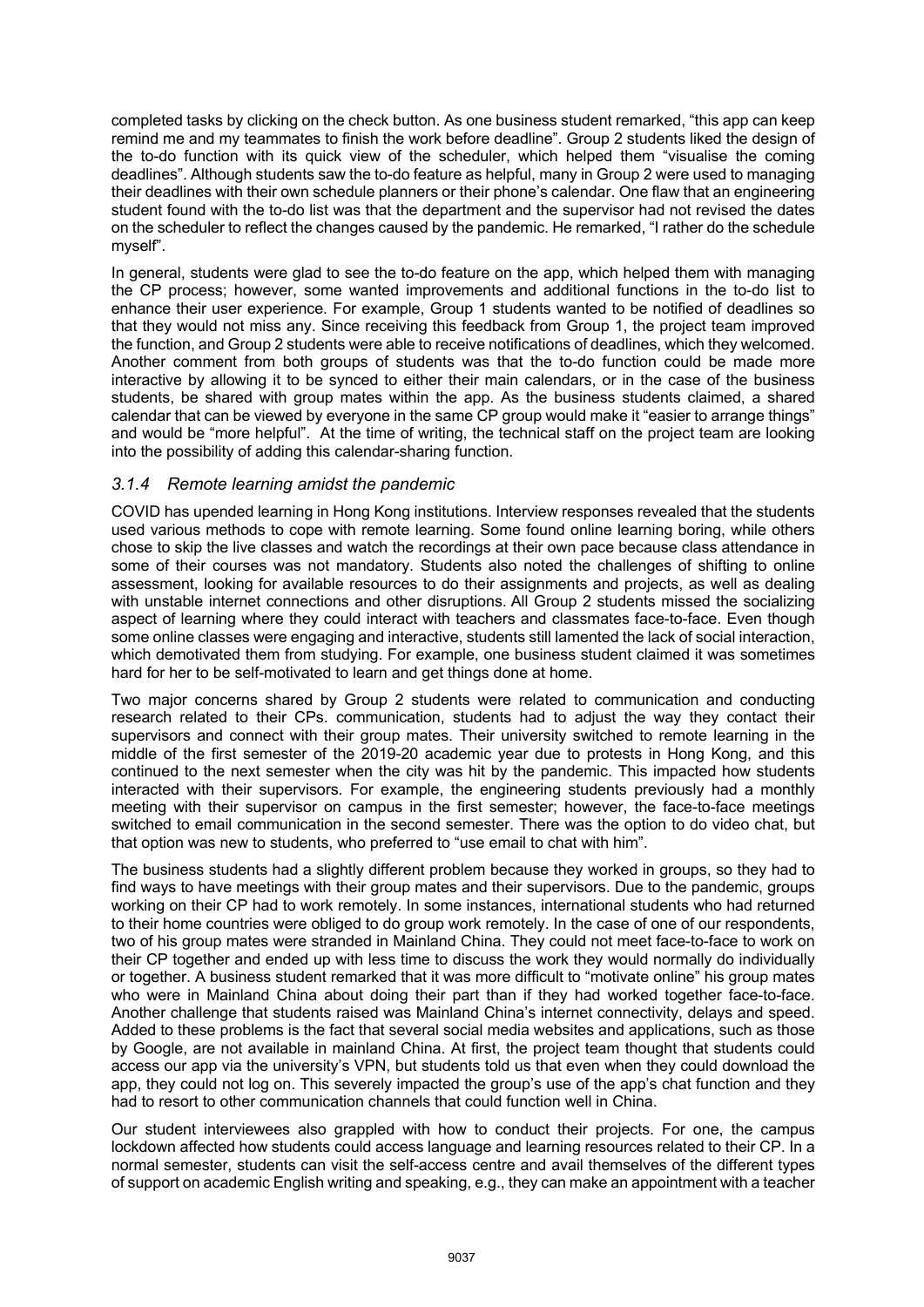for writing or speaking consultations if they need assistance. However, the pandemic made that impossible. Difficulties with accessing laboratories and equipment also affected how students could carry out their CP. Engineering students who often had to use the equipment housed in the laboratories on campus had to modify their methods and instruments to accommodate working remotely. As one student commented, "previously, I expect to use some of the equipment on campus; however, you know that the campus closed quite a long time. I have to modify my own equipment and use the other equipment which is not that appropriate. The performance is not that good. And I can only do it in my home". Business students may not need laboratories the way engineering students do, but some had to do field research which required visiting sites, building a rapport with company staff, accessing company data, and conducting interviews or surveys. Since these students were still early in their CP process, they recognized that they would have to factor in the pandemic when they finalized their proposals and began collecting data. One business student claimed that for groups with students in mainland China, this meant those group mates would have difficulty accessing certain resources i.e., Google products, and they might need to re-allocate the work among themselves to accommodate these unexpected difficulties, including logging on to our app.

# **4 CONCLUSIONS**

The findings suggest that the project team has taken a step forward in developing a mobile app to support final year students' CP needs. The app's "one-stop" shop design that incorporated language learning, CP management, and student-supervisor text-chat communication was welcomed by students. The bite-size learning format of a mobile app was found to be appropriate, making it fairly easy and convenient for students to work in "short bursts" on CP-related matters.

The findings also indicate that the project team's efforts in improving the app after receiving feedback from Group 1 students were useful. Improvements to the various features of the app, such as adding in more learning materials and modules, and expanding from individual-chat to group-chat functions, were welcomed by Group 2 students.

Interviews with Group 2 students reveal that the mobile app does play a role in remote learning at times of uncertainty, such as the crisis brought by the pandemic. Student feedback reflect their appreciation of the app as an additional channel for learning and for communication. The project team is thankful to the students for pointing out the problems with access from mainland China, which is an important aspect that the technical team is trying hard to address; and for informing us of a certain level of reluctance from both students and supervisors to use the chat feature since they are already in the habit of using other apps for this function, such as WhatsApp. Those who used the chat on the app enjoyed the convenience of accessing the app as a one-stop-shop for CP-related matters.

The coronavirus has taken higher institutions around the world by surprise and ad-hoc measures had to be put in place in 2020. However, with the huge number of infections and the uncertainty of a vaccine, remote learning may be here to stay for at least a while. The findings reported in this paper trigger us to rethink how learning can be facilitated in a non-ad-hoc manner in the new normal of learning and teaching, where pedagogy, technology and innovations converge.

## **ACKNOWLEDGEMENTS**

The study reported in this paper is funded by the Hong Kong Government's UGC Funding Scheme for Teaching and Learning Related Proposals, project title: 'Language Enhancement for Capstone Projects Using Interactive Apps'.

# **REFERENCES**

- [1] V. Farrell, G. Ravalli, G. Farrell, P. Kindler and D. Hall, "Capstone project: Fair, just and accountable assessment," ITiCSE'12, pp. 168-173, 2012, doi:10.1145/2325296.2325339
- [2] S. M. Peterson, A. Phillips, S. I. Bacon and Z. Machunda, "Teaching evidence-based practice at the BSW level: An effective capstone project," *Journal of Social Work Education,* vol. 47, no. 3, pp. 509- 524, 2011, doi: 10.5175/jswe.2011.200900129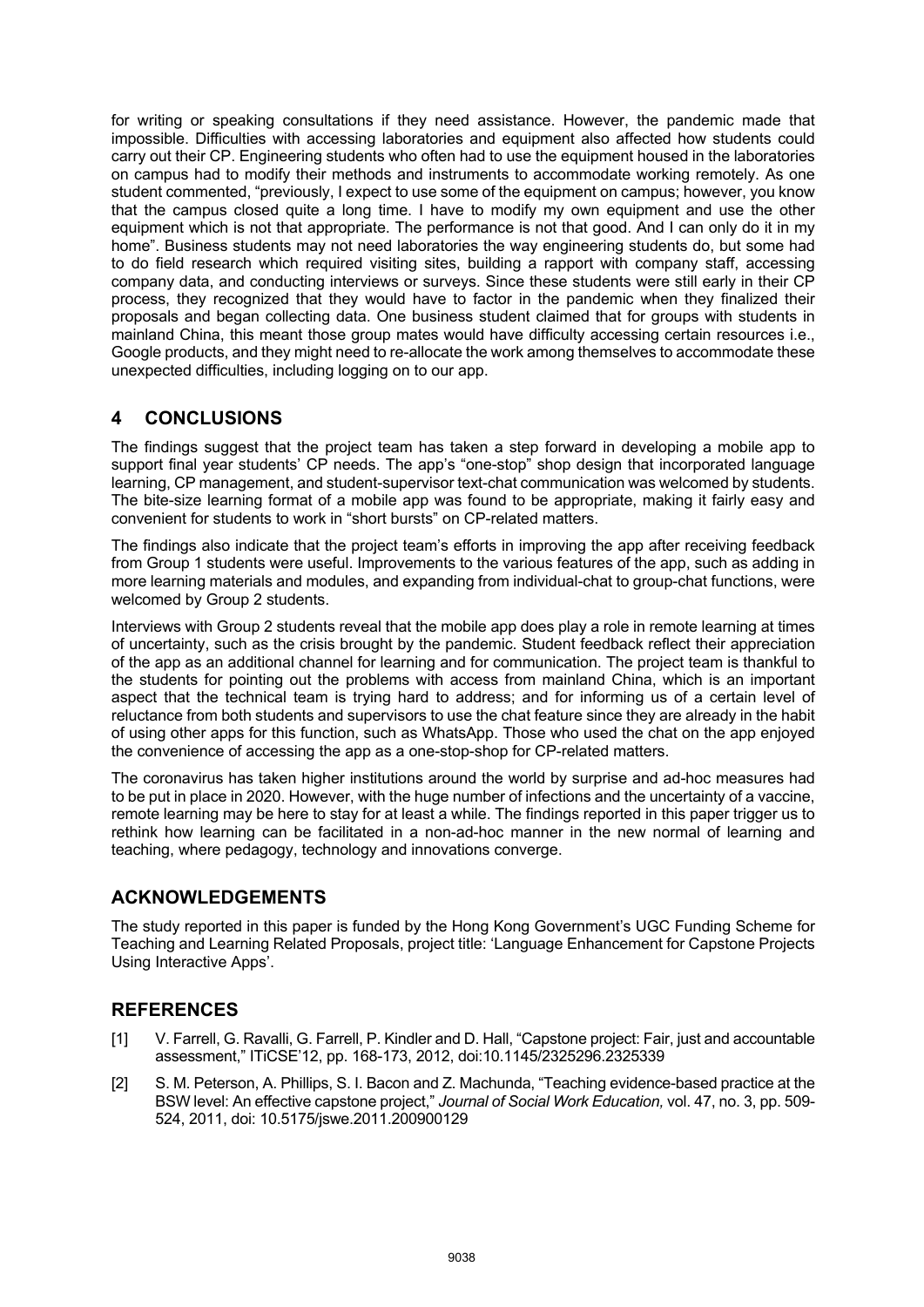- [3] M.S. Stanford, L. C. Benson, P. Alluri, W. D. Martin, L. E. Klotz, J. H. Ogle, N. Kaye, W. Sarasua and S. Schiff, "Evaluating student and faculty outcomes for a real-world capstone project with sustainability considerations," *Journal of Professional Issues in Engineering Education & Practice,*  vol. 139 no. 2, pp. 123-133, 2013, doi: 10.1061/(ASCE)EI.1943-5541.0000141
- [4] N. Bridgeman, "Project success: Defining, designing, constructing & presenting a capstone project" in Proceedings of the 16th Annual NACCQ (S. Mann and S. Williamson, eds.), pp. 211-216, 2003. Retrieved from https://www.citrenz.ac.nz/conferences/2003/papers/211.pdf
- [5] J. Chen, C. Chan and A. Ng, "English across the curriculum: Four journeys of synergy across disciplines and universities," in Localizing global English: Asian perspectives and practices (H. Lee and B. Spolsky, eds.), pp. 84-103, Oxon: Routledge, 2021.
- [6] L. A. Cárdenas-Robledo and A. Peña-Ayala, "A holistic self-regulated learning model: A proposal and application in ubiquitous-learning," Expert Systems with Applications, vol. 123, pp. 299-314, 2019. doi: 10.1016/j.eswa.2019.01.007
- [7] I. H. Lee, "Motivations for mobile phone uses among collegiate undergraduates," Journal of Broadcasting, vol. 15, no. 3, pp. 261-293, 2001.
- [8] S. S. Liaw, M. Hatala and H.M. Huang, "Investigating acceptance toward mobile learning to assist individual knowledge management: Based on activity theory approach," Computers & Education, vol. 54, no. 2, pp. 446–454, 2010, Retrieved from https://doi.org/10.1016/j.compedu.2009.08.029
- [9] H-Y. Wang, V. Lin, G-J. Hwang, G-Z. Liu, "Context-aware language-learning application in the green technology building: Which group can benefit the most?," *Journal of Computer Assisted Learning,* vol. 35, pp. 359-377, 2019, doi: 10.1111/jcal.12336
- [10] B. Klimova, "Impact of mobile learning on students' achievement results," Education Sciences, vol. 9, no. 90, pp. 1-8, 2019, doi:10.3390/educsci9020090
- [11] A. Teodorescu, "Mobile learning and its impact on business English learning," *Procedia Social and Behavioral Sciences,* vol. 180*,* pp. 1535-1540, 2015, doi:10.1016/j.sbspro.2015.02.303.
- [12] C. Pimmer, F. Brühlmann, T. D. Odetola, D. O. Oluwasola, O. Dipeolu and A. J. Ajuwon, "Facilitating professional mobile learning communities with instant messaging," *Computers & Education,* vol. 128, pp. 102-112, 2019, doi: org/10.1016/j.compedu.2018.09.005.
- [13] Q. Wu, "Designing a smartphone app to teach English (L2) vocabulary," *Computers & Education,*  vol. 85, pp. 170-179, 2015.
- [14] A. Kukulska-Hulme and L. Shield, "An overview of mobile assisted language learning: From content delivery to supported collaboration and interaction," *ReCALL,* vol. 20, no. 3, pp. 271-289, 2008, doi: 10.1017/S09588344008000335
- [15] A. Razaei, M. Nei and A. Pesranghader, "Effectiveness of Using English Vocabulary Mobile Applications on ESL's Learning Performance," *2013 International Conference on Informatics and Creative Multimedia*, pp. 114-118, Kuala Lumpur, 2013, doi:10.1109/ICICM.2013.27.
- [16] A. Kukulska-Hulme and O. Viberg, "Mobile collaborative language learning: State of the art," *British Journal of Educational Technology,* vol. 49, no. 2, pp. 207-218, 2017, doi:10.1111/bjet.12580
- [17] V. Demouy, A. Jones, Q. Kan, A. Kukulska-Hulme and A. Eardley, "Why and how do distance learners use mobile devices for language learning?," The EuroCALL Review, vol. 24, no. 1, pp. 10- 24, 2015, doi: https://doi.org/10.4995/eurocall.2016.5663
- [18] J. Chen, "EAP in Hong Kong," in Towards a new paradigm for English language teaching: English for specific purposes in Asia and beyond (H. Terauchi, J. Noguchi, and A. Tajino, eds.), pp.115-126, Oxon: Routledge, 2020.
- [19] W. L. Neuman, Social Research Methods: Qualitative and Quantitative Approaches, 7th ed. Pearson Education Limited, 2015.
- [20] S. Weller, "Structured Interviewing and Questionnaire Construction," in *Handbook of methods in Cultural Anthropology*, (H. R. Bernard, ed.), Altamira Press: California, pp. 365-409, 1998.
- [21] M. Prensky, "Digital Natives, Digital Immigrants Part 1," *On the Horizon,* vol. 9, no. 5, pp. 1-6, 2001.